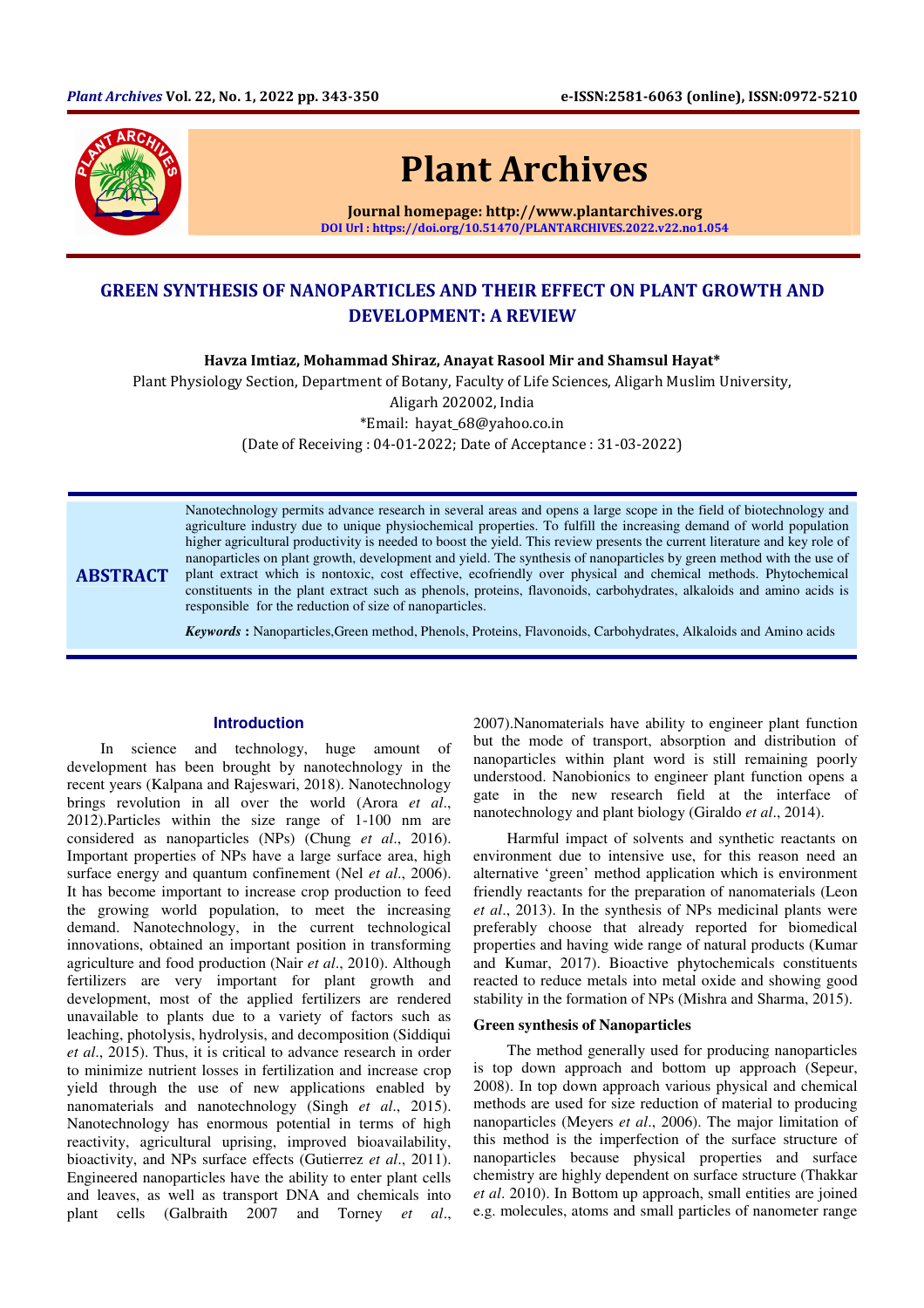by using chemical and biological method (Mukherjee *et al*., 2001). Biological method, synthesis of nanoparticles involved microorganisms, plants or plant extract and enzyme, it is more ecofrienldy over physical and chemical methods (Nair *et al*. 2002 and Schultz *et al*., 2000). Plant or plant extract reduces the complexity of maintaining cell culture of biological method for biosynthesis of nanoparticles (Wilner *et al*., 2006). Biological entities carry capping and stabilizing agents. Enzymes, sugar, proteins and phytochemicals like flavonoids, terpenoids, phenolics, cofactors acts as stabilizing and reducing agents (Kaushik *et al*., 2010 and Khiarissova *et al*., 2013 Figure 1& Table1).



**Fig. 1 :** Schematic representation of various methods for synthesizing nanoparticles

|  |  | <b>Table 1:</b> Synthesis of nanoparticles via different plant parts |
|--|--|----------------------------------------------------------------------|
|--|--|----------------------------------------------------------------------|

| <b>Plant</b>           | <b>Biosynthesis</b><br>of<br>nanoparticles | Size of<br>nanoparticles<br>(in nm) | <b>Precursors</b>                       | <b>References</b>                     |
|------------------------|--------------------------------------------|-------------------------------------|-----------------------------------------|---------------------------------------|
| Cynodon dactylon       | Bio silica                                 | $7 - 80$                            |                                         | Babu et al. (2018)                    |
| Croton sparsiflorus    | Ag                                         | $22 - 52$                           | AgNO <sub>3</sub>                       | Kathiravan et al. (2015)              |
| Euphorbia condylocarpa | Pd/ $Fe3O4$                                | Less than 39                        | $PdCl_2 \& FeCl_36H_2O$                 | Nasrollahzadeh et al. (2015)          |
| Cocos nucifera         | Pb                                         | 47                                  | Pb(COOH)                                | Elango and Roopan (2015)              |
| Gloriosa superba       | CeO <sub>2</sub>                           | 5                                   | CeCl <sub>3</sub>                       | Arumugam et al. (2015)                |
| Malva sylvestris       | CuO                                        | 14                                  | CuCl <sub>2</sub> H <sub>2</sub> O      | Awwad et al. (2015)                   |
| Catharanthus roseus    | Pd                                         | 38                                  | Pd(OAc)                                 | Kalaiselvi et al. (2015)              |
| Cassia alata           | CuO                                        | 110-280                             | CuSO <sub>4</sub>                       | Jayalakshmi and Yogamoorthi<br>(2014) |
| Olea europaea          | Ag                                         | $20 - 25$                           | AgNO <sub>3</sub>                       | Khalil et al. $(2014)$                |
| Camellia sinensis      | ZnO                                        | 16                                  | $Zn(O_2CCH_3)_2(H_2)$<br>O <sub>2</sub> | Senthilkumar and Sivakumar<br>(2014)  |
| Phyllanthus amarus     | CuO                                        | 20                                  | CuSO <sub>4</sub>                       | Acharyulu et al. (2014)               |
| Oryza sativa           | TiO <sub>2</sub>                           | 13                                  | TiO <sub>2</sub> (OH) <sub>2</sub>      | Ramimoghadam et al. (2014)            |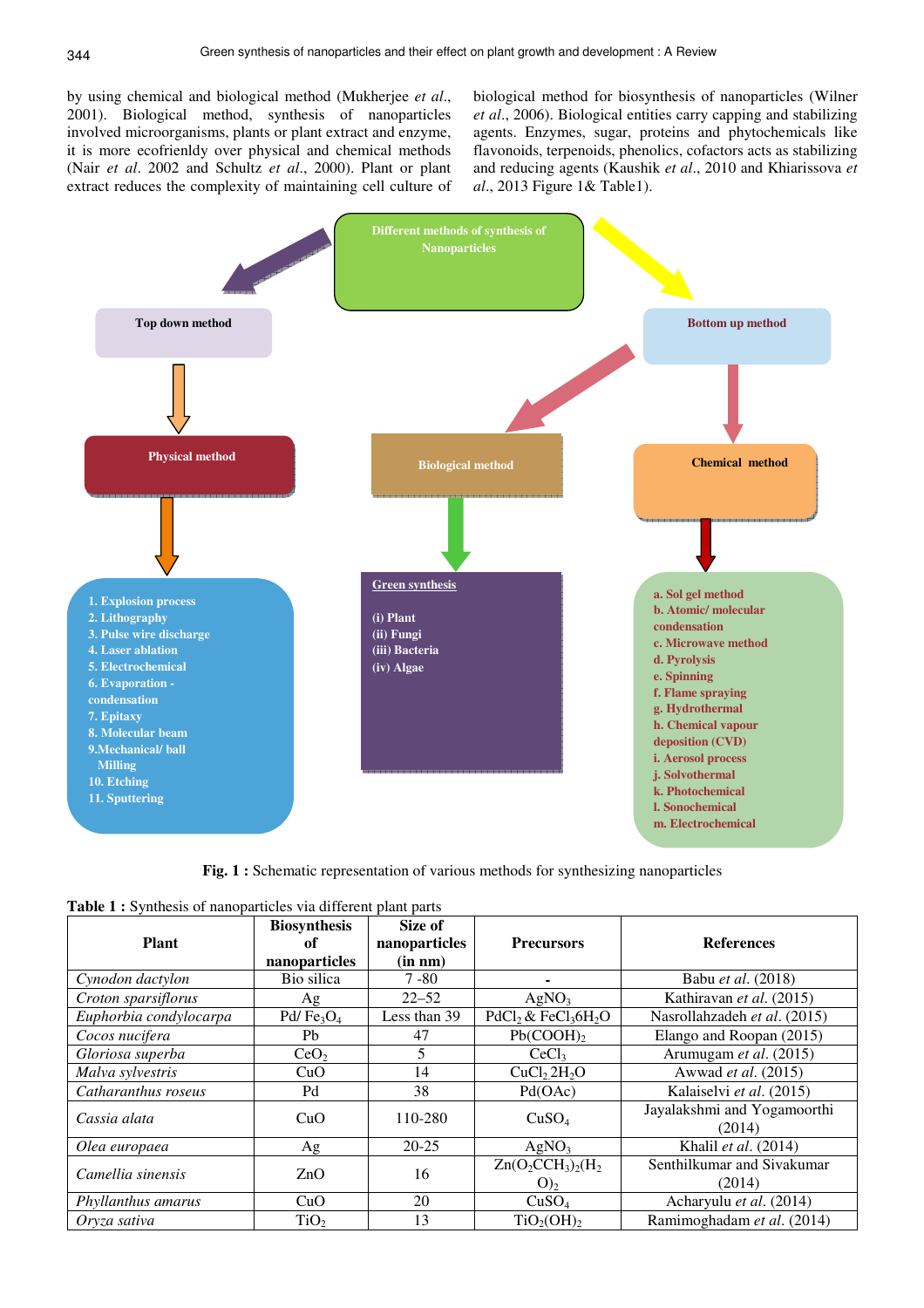| Gum karaya                        | CuO             | $4.8 - 7.8$ | CuCl <sub>2</sub> 2H <sub>2</sub> O | Velora et al. (2013)     |
|-----------------------------------|-----------------|-------------|-------------------------------------|--------------------------|
| Chenopodium album leaf<br>extract | Silver and gold | $10-30$     | AgNO <sub>3</sub> Auric acid        | Dwivedi and Gopal (2010) |
| Parthenium hysterophorus<br>leaf  | Ag              | $30 - 80$   | AgNO <sub>3</sub>                   | Parashar et al. (2009)   |
| Mentha piperita leaf              | Ag              | $10-25$     | AgNO <sub>3</sub>                   | Parashar et al. (2009)   |
| Capsicum annum                    | Ag              | $10-40$     | $\overline{\phantom{a}}$            | Li et al. (2007)         |
| Pelargoneum graveolens            | Ag              | 16-40       | AgNO <sub>3</sub>                   | Shankar et al. (2003)    |
| Medicago sativa                   | Gold            | $2 - 20$    |                                     | Torresday et al. (2002)  |

## **Role of different NPs on Plant Physiology and Biochemistry**

In present years, plant interactions with nanoparticles have resulted in a variety of morphological and physiological changes, depending on the properties of the NPs. The chemical composition, size, surface area, reactivity, and dose at which they respond positively determine the adequacy of NPs (Khodakovskaya *et al*., 2009). This review deals with the possible roles of different types of NPs in seed germination, photosynthesis and plant growth etc.

#### **(i) Silicon dioxide nanoparticles**

Lower concentration of  $SiO<sub>2</sub>$  (10 & 20 ppm) NPs significantly increased the percentage of seed germination in *Sorghum bicolor* (Bhatia *et al*., 2014). Under salt stress, silicon significantly helps in recovery at growth stages, including germination in wheat (Ahmad *et al*., 1992). By increasing gas exchange and chlorophyll fluorescence parameters such as net photosynthetic rate, transpiration rate, stomatal conductance, PSII potential activity, effective photochemical efficiency, actual photochemical efficiency, electron transport rate, and photochemical quench, nano-SiO<sub>2</sub> promotes plant growth and development (Siddiqui *et al*., 2014 and Xie *et al*., 2011). Exogenous application of nano- $SiO<sub>2</sub>$  and nano-titanium dioxide (nano-TiO<sub>2</sub>) improves soybean seed germination by increasing nitrate reductase (Lu *et al*., 2002) and improving the seeds' ability to absorb and utilise water and nutrients (Zheng *et al*., 2005).

#### **(ii) Zinc Oxide nanoparticles**

Studies suggested that zinc oxide NPs induces plant growth and development. Zinc deficiency can lead to disorders in factors regulating growth in plants (Luomg and Kim, 2015). It decreases grain yield, plant protein percentage and the nutritional value of products (Taheri *et al*.2015). Laware and Raskar (2014) found that at the concentration of 20 and  $30\mu$ g m $^{-1}$  better growth and flowering occurred with higher values of seeded fruit per umbel, seed weight perumbel and 1000 seed weight, it overall reduce the photoperiod in onion. Hafizi and Nasr (2018) found varied concentrations as beneficial nanoparticles on the level of enzymes in safflower. Munir *et al*. (2018) reported that ZnONPs induced a significant improvement in wheat growth characteristics, photosynthesis and biomass by seed priming method, Zn were found to be in higher concentration in the roots, shoot and grains of wheat than the control reduce the Zn deficiency in plants. Three different physical forms of ZnO particles (ZnO nanocolloid, ZnO nanoparticles, and micrometric ZnO particles)were analyzed in irrigation water supplied to mineral poor soil. Taheri *et al*. (2015) found that all the three helps in improving shoot dry matter and leaf area index while the best result given by ZnO nanoparticle treatment so they concluded that zinc nanoparticles can

improve corn growth and yield in mineral-depleted soils. Siddiqui *et al*. (2018) reported that a foliar spray of ZnO NPs to plants lacking *Rhizobium* resulted in significant improvements in lentil growth, pod number, chlorophyll, carotenoid content, and NR activity in both inoculated and uninoculated plants. Thunugunta *et al*. (2018) observed positive impact of ZnO nanoparticles to the seedling growth of eggplant under greenhouse conditions while negative impact has been seen under tissue condition. ZnO and ZnSO<sup>4</sup> NPs were examined at 1000 and 2000 mg  $L^{-1}$  concentration ZnO NPs at a concentration of 1000 mg  $L^{-1}$  positively affected plant height, stem diameter, and chlorophyll content, increased fruit yield and biomass accumulation compared to ZnSO4 treatments and could be used habanero pepper production to improve yield, quality, and nutraceutical properties of fruits (Lopez *et al*. 2019)

#### **(iii) Silver Nanoparticles**

Salama (2012) studied the effect biologically synthesized AgNPs of different concentrations 20, 40, 60, 80 and 100 ppm on (*Phaseolus vulgaris* L.) and corn (*Zea mays*  L.) and discovered that biosynthesized AgNPs had a significant impact on the growth of plantlets. Sadak (2019) analyzed the different concentration of AgNPs among the 40mg/l concentration showed the best results in improving the growth parameters and as well in biochemical parameters such as shoot length, number of leaves/plant, shoot dry weight, photosynthetic pigment (chlorophyll a, chlorophyll b, and carotenoids), indole acetic acid (IAA) contents thus enhance the yield quantity (number of pods/plant, number of seeds/pod, weight of seeds/plant, and seed index) quality (carbohydrate%, protein%, phenolics, flavonoids, and tannins contents) of the yielded seeds as well as increasing antioxidant activity of the yielded seedsof fenugreek plant. Recently, Krishnaraj *et al*. (2012) investigated the effect of biologically synthesised Ag NPs on the growth metabolism of hydroponically grown *Bacopa monnieri* and concluded that biosynthesized AgNPs have a significant effect on seed germination, induced protein and carbohydrate synthesis, decrease total phenol contents, and catalase and peroxidase activities.

#### **(iv) Titanium dioxide Nanoparticles**

Number of studies has been done to understand the impact of titanium dioxide nanoparticles  $(TiO<sub>2</sub>NPs)$  on bacteria, algae, plankton, fish, mice, and rats but less work has been done on plant (Siddiqui etal. 2015). TiO<sub>2</sub>NPs have the capability to affect the food chain, processing and economics of barley (Mattiello and Marchiol, 2017). Dehkourdi andMosavi (2013) reported that parley seeds treated by nano-anatase showed a rise in the percentage of germination, the germination rate index, the root and shoot length, the fresh weight, the vigor index, and the chlorophyll content of the seedlings.  $TiO<sub>2</sub>NPs$  enhanced seed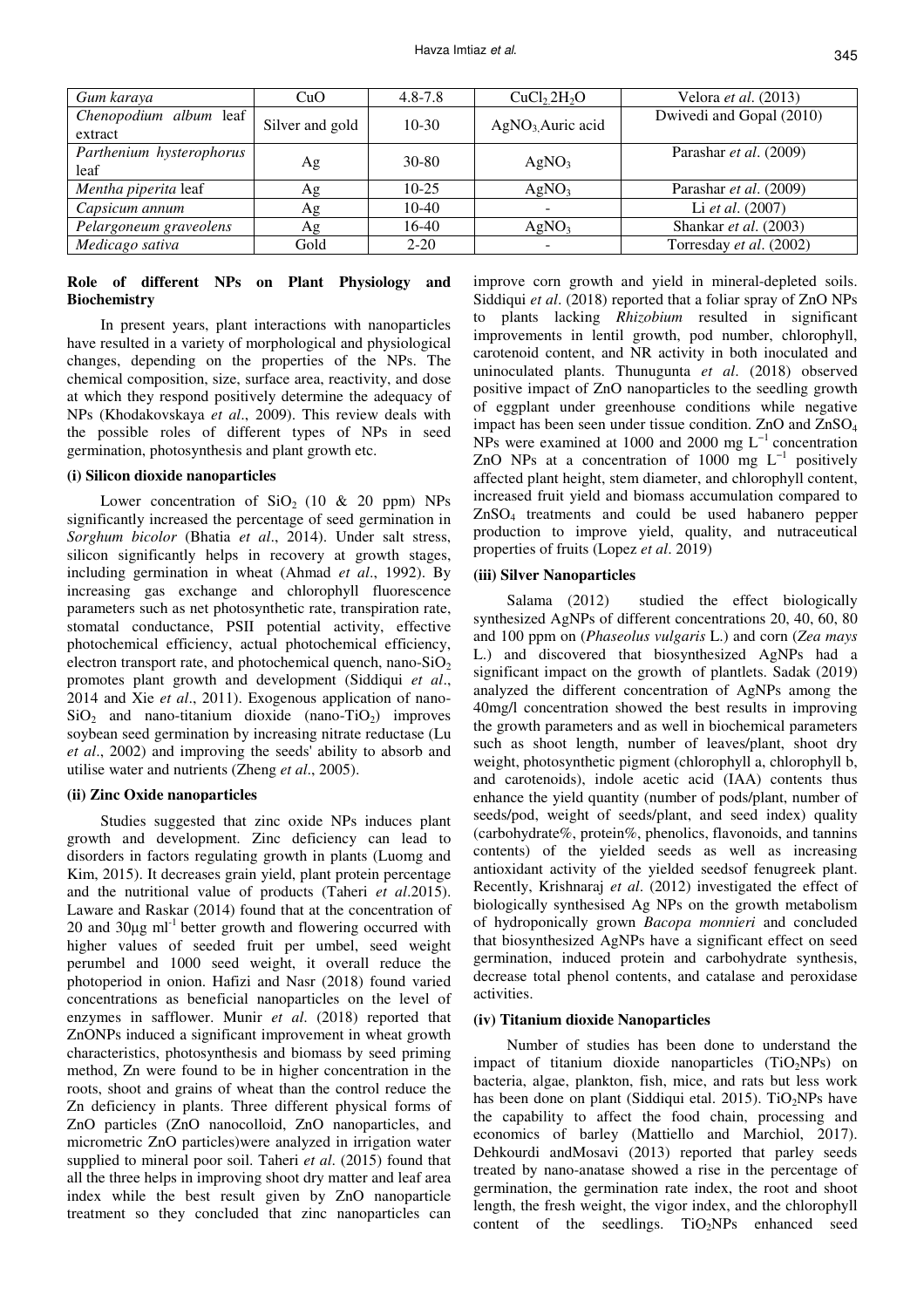germination, radicle and plumule growth of canola seedlings (Mahmoodzadeh *et al*., 2013). Jiang *et al*. (2013) studied the combined effects and physiological mechanism of high- $CO<sub>2</sub>$ and  $TiO<sub>2</sub>$  NPs on wheat and gives the better understanding of the joint effects to terrestrial plants. Faraji and Sepehri (2018) studied the joint effects of  $TiO<sub>2</sub>$  NPs and sodium nitroprusside (SNP) donor of NO (nitric oxide) on seed germination and seedling growth of wheat under cadmium (Cd) stress and concluded that it would be an approach in preventing the negative effects of Cd stress. Both nano titanium dioxide  $(n-TiO<sub>2</sub>)$  and sodium nitroprusside (SNP)increases tolerance under salinity stressin barley by increasing the some antioxidant enzyme activities (Karami and Sepehri, 2018). Under water deficient stress, foliar application of titanium dioxide nanoparticles increases plant growth characteristics of thyme in *Thymus vulgaris* (Nasab *et*  al., 2018). TiO<sub>2</sub>NPs enhances the nitrate reductase, carbonic anhydrase activities, Chlorophyll fluorescence, net photosynthetic rate, essential oil productivity and yield of *Mentha piperita* L. (Ahmad *et al*. 2018).

#### **(v) Gold Nanoparticles**

Betwixt metal-based nanoparticles, impact of AuNPs on germination, water balance, nutrition, genotoxicology or seed production is still unexplored (Hendel *et al*., 2017).Gold nanoparticles are biocompatible and have the potential to be used as nanocarriers in agriculture (Ndeh *et al*., 2017). Smaller sized gold nanoparticles were more effective in inducing the percentage of seed germination and shoot length of tomato seedlings, and have higher content of chlorophyll in contrast to control plant (Thakur *et al*. 2018).Barrena *et al*. (2009) in lettuce and cucumber, Savithramma *et al*. (2012) in *Boswellia ovalifoliolata*, Arora *et al*. (2012) in *Brassica juncea* and Gopinath *et al*. (2014) in *Gloriosa superba*  observed that AuNPs enhance seed germination. AuNPs enhance the number of leaves, leaf area, plant height, chlorophyll content, and sugar content that lead to the better crop yield.

#### **(vi) Carbon Nanotubes**

Betwixt NPs, carbon nanotube (CNTs) possess a significant place due to their exceptional mechanical, electrical, optical and thermal properties (Hurt *et al*., 2006; Bennett *et al*., 2013; Srivastava *et al*., 2015). The majority of current CNTs research has focused on people and animals (Ke *et al*., 2011 and Tiwari *et al*., 2014). There has been a scarcity of information on carbon nanotubes and their interactions with plant cells and metabolism (Siddiqui *et al*., 2015). Two different types of CNTs, single-walled (SWCNT) and multi-walled (MWCNT) (Vithanage *et al*., 2017). Delivery of chemicals to cells, penetration in the cell wall and cell membrane by carbon nanotube (Siddiqui *et al*., 2015)*.* CNTs added to soil mix through watering and two times more yield of flower and fruit in comparison to control plant in tomato with regular soil thus act as a plant growth regulator (Khodakovskaya *et al*., 2013). CNTs greatly influence the cell walls of tomato seed coats and stimulate the seedling growth and germination (Khodakovskaya *et al*., 2009). Oloumi *et al*. (2018) observed that the response of MWCNTs on heavy metal and growth parameters accumulation in plant seedlings is mainly depends on heavy metal type, MWCNTs concentration and plant species. Water soluble carbon nanotubes at 6.0 mg  $mL^{-1}$  increased growth rate of every part of *Cicer arietinum*, indicating better water absorption and retention related to enhanced growth (Tripathi *et al*., 2011). The effectiveness of NPs is determined by their concentration, which varies from plant to plant (Table 2).

| <b>Nanoparticles</b> | <b>Effective</b><br>concentration(s) | <b>Plant</b>                       | <b>Effect on plant part</b>                                                                          | <b>References</b>                 |
|----------------------|--------------------------------------|------------------------------------|------------------------------------------------------------------------------------------------------|-----------------------------------|
|                      | 400mg/kg                             | Cucumis sativus<br>fruit           | Micronutrients (Cu, Mn, and<br>$Z_{n}$                                                               | Zhao et al. (2014)                |
| $ZnO$ NPs            | 1.5 ppm (foliar spray)               | Cicer arietinum                    | Improved shoot dry weight                                                                            | Burman et al. (2013)              |
|                      | 20 ppm<br>(suspension, foliar spray) | Vigna radiata                      | <b>Enhanced biomass</b>                                                                              | Dhoke <i>et al.</i> (2013)        |
|                      | 500, 1,000, 2,000 and<br>4,000 ppm   | Vigna radiate                      | Increased dry weight                                                                                 | Patra et al. (2013)               |
|                      | 1,000 ppm                            | Arachis hypogaea                   | Enhanced stem, root growth<br>and yield                                                              | Prasad et al. (2012)              |
|                      | $60$ ppm                             | Phaseolus vulgaris,<br>Zea mays    | Increased root length                                                                                | Salama $(2012)$                   |
| AgNPs                | $10 - 30$ $\mu$ g/mL                 | <b>Boswellia</b><br>ovalifoliolata | Improved germination and<br>seedling growth                                                          | Savithramma et al. (2012)         |
|                      | 60 ppm                               | Phaseolus vulgaris,<br>Zea mays    | <b>Increased Shoot length</b>                                                                        | Salama (2012)                     |
|                      | $60$ ppm                             | Phaseolus vulgaris,<br>Zea mays    | Increased Dry weight of root<br>and shoot                                                            | Salama (2012)                     |
|                      | $100 \mu M$                          | Vigna radiata                      | Antagonize inhibition by 2,4<br>dichlorophenoxyacetic acid<br>$(2,4-D)$ at 500 µM of plant<br>growth | Karuppanapandian et al.<br>(2011) |
| $TiO2$ NPs           | $60$ ppm                             | Foenicutum vulgare                 | Increased germination                                                                                | Feizi et al. (2013)               |
|                      | $1,000 \text{ mg/L}$                 | Triticum aestivum                  | Improved chlorophyll content                                                                         | Mahmoodzadeh et al.<br>(2013)     |

Table 2 : Effective role and concentration(s) of Nanoparticles on plant growth and development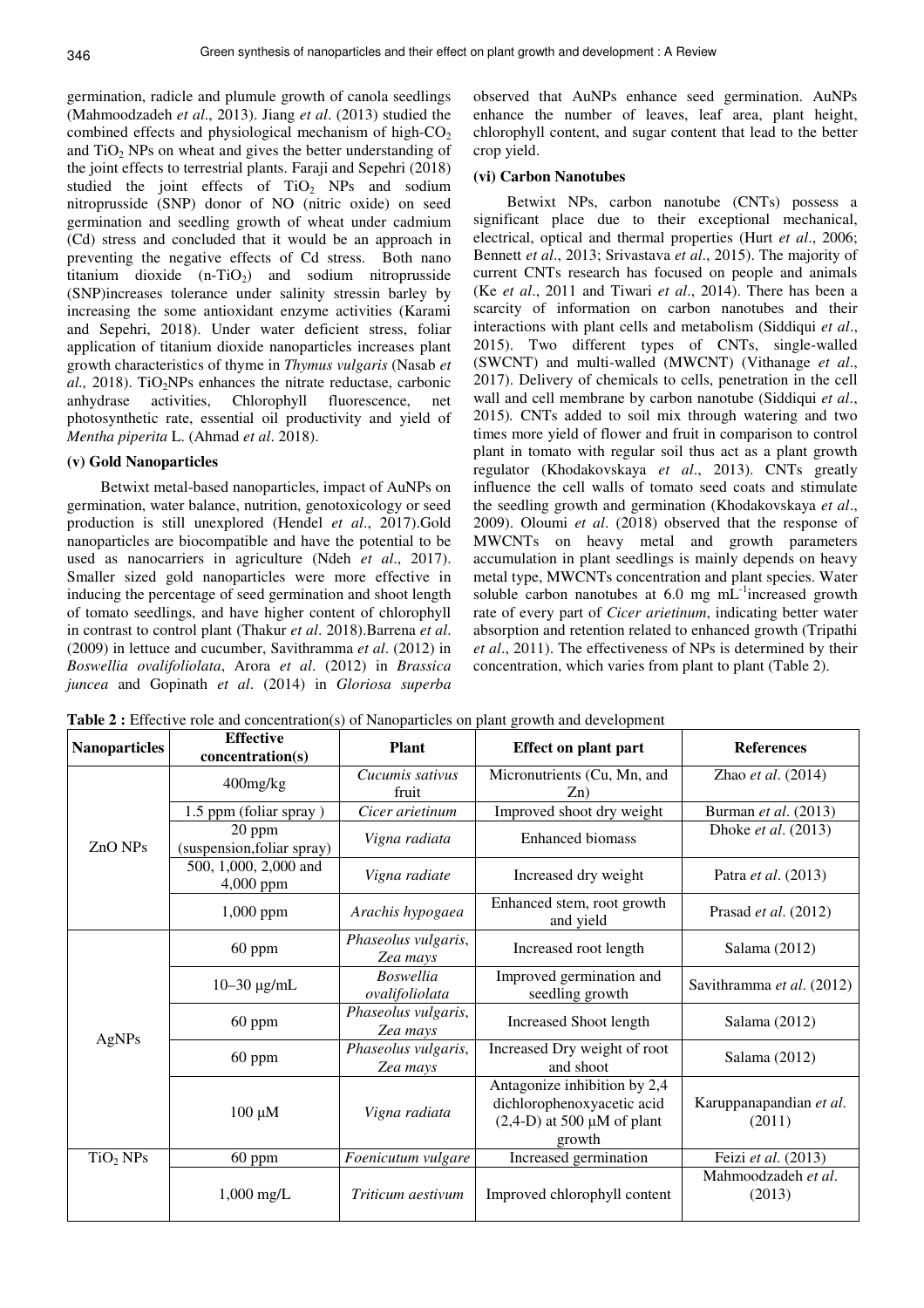|                      | $0.05 - 0.2$ g/L      | Lycopersicon<br>esculentum | Net photosynthetic rate,<br>conductance to $H_2O$ , and<br>transpiration rate, Regulation of<br>photosystem II (PSII) | Qi et al. (2013)                |
|----------------------|-----------------------|----------------------------|-----------------------------------------------------------------------------------------------------------------------|---------------------------------|
|                      | lower than 200 mg/L   | Lemna minor                | Enhanced plant growth                                                                                                 | Song et al. (2012)              |
|                      | $400$ mg/L            | Arabidopsis<br>thaliana    | Improved root length                                                                                                  | Lee <i>et al.</i> $(2010)$      |
|                      | $0.25\%$              | Spinacia oleracea          | Hill reaction, non-cyclic<br>photophosphorylation, protect<br>chloroplasts from aging                                 | Hong <i>et al.</i> $(2005a, b)$ |
| SiO <sub>2</sub> NPs | 20ppm                 | Sorghum bicolor            | Seedling biology                                                                                                      | Bhatia et al. (2014)            |
|                      | $15$ kg/ha            | Zea mays                   | Improved growth parameters                                                                                            | Yuvakkumar et al. (2011)        |
| Iron oxide NPs       | 50 ppm (foliar spray) | Vigna radiata              | <b>Increased Biomass</b>                                                                                              | Dhoke <i>et al.</i> (2013)      |
|                      | $0.5 - 0.75$ g/L      | Glycine max                | Enhanced yield and quality                                                                                            | Sheykhbaglou et al. (2010)      |
| <b>MWCNTs</b>        | $50-200\mu$ g/ml      | Lycopersicum<br>esculentum | Improvement in germination<br>and seedling growth                                                                     | Khodakovskaya et al.<br>(2013)  |

#### **Conclusion and future perspective**

Due to unique properties, nanoparticles have become an important topic of research in recent years such as agriculture, health care, environment, etc. This review displays the effect of various nanoparticles on different plants of many concentrations, sizes, and shapes. It is evident from compiled knowledge that the effect of NPs is distinct from plant to plant. Future research should focus on molecular/genetic response in the presence of NPs, mode of action of NPs and the interaction with biomolecules. In Green synthesis, numerous kinds of natural resources have been used viz. yeast, bacteria, fungi and plant extract, plant extract among all has proven the best as stabilizing and reducing agent.

#### **Acknowledgments**

Havza Imtiaz gratefully acknowledges the financial assistance rendered by University Grant Commission, New Delhi, India in a form of Non-net fellowship.

#### **References**

- Acharyulu, N.P.S.; Dubey, R.S.; Swaminadham, V.; Kalyani, R.L.; Kolluand, P. and Pammi, S.V.N. (2014). Green synthesis of Cuo nanoparticles using *Phyllanthus amarus* leaf extract and their antibacterial activity against multidrug resistance bacteria. *Int. J.Eng. Res. Technol.* 3: 639-641.
- Agarwal, H.; Kumar, S.V. and RajeshKumar, S. (2017). A review on green synthesis of zinc oxide nanoparticles– An eco-friendly approach. *Res.-Effi. Technol*. 3: 406- 413.
- Ahmad, B.; Shabbir, A.; Jaleel, H.; Khan, M.M.A. and Sadiq, Y. (2018). Efficacy of titanium dioxide nanoparticles in modulating photosynthesis, peltate glandular trichomes and essential oil production and quality in *Mentha piperita* L. *Curr.Plant Bio*., 13: 6–15.
- Ahmad, R.; Zaheer, S.H. and Ismail, S. (1992). Role of silicon in salt tolerance of wheat (*Triticum aestivum* L.), *Plant Sci*., 85: 43-50.
- Arora, S.; Rajwade, J.M. and Paknikar, K.M. (2012). Nanotoxicology and *in vitro* studies: The need of the hour. *Toxicol. and App. Pharmacol*., 258: 151–165.
- Arora, S.; Sharma, P.; Kumar, S.; Nayan, R.; Khanna, P.K. and Zaidi, M.G.H. (2012). Gold-nanoparticle induced

enhancement in growth and seed yield of *Brassica juncea*. *Plant Growth Regul*. 66: 303–310.

- Arumugama, A.; Karthikeyan, C.; Hameed, A.S.H.; Gopinath, K.; Gowri, S. and Karthika, V. (2015). Synthesis of cerium oxide nanoparticles using *Gloriosa superba* L. leaf extract and their structural, optical and antibacterial properties. *Mater.Sci. Eng*. 49: 408–415.
- Awwad, A.M.; Albiss, B.A. and Salem, N.M. (2015). Antibacterial activity of synthesized copper oxide nanoparticles using *Malva sylvestrism* leaf extract. *SMU Med. J*. 2: 91-101.
- Nair, B. and Pradeep, T. (2002). Coalescence of nanoclusters and formation of submicron crystallites assisted by *Lactobacillus* Strains cryst. *Growth Des*. 2: 293–298.
- Babu, R.H.; Yugandhar, P. and Savithramma, N. (2018). Synthesis, characterization and antimicrobial studies of bio silica nanoparticles prepared from *Cynodon dactylon* L.: A green approach. *Bull.Mater. Sci*., 41: 1- 8.
- Barrena, R.; Casals, E.; Colon, J.; Font, X.; Sanchez, A. and Puntes, V. (2009). Evaluation of the ecotoxicity of model nanoparticles. *Chemosphere,* 75: 850–857.
- Bennett, S.W.; Adeleye, A.; Jiand, Z. and Keller, A.A. (2013). Stability, metal leaching, photoactivity and toxicity in freshwater systems of commercial single wall carbon nanotubes. *Water Res*., 47: 1-12.
- Bhatia, S.S.; Bahri, S. and Moitra, S.  $(2014)$ .  $SiO<sub>2</sub>$ nanoparticles: effect on seedling biology. *Int. J. App. Eng. Res*. 9: 935-939.
- Burman, U.; Saini, M. and Kumar, P. (2013). Effect of zinc oxide nanoparticles on growth and antioxidant system of chickpea seedlings. *Toxicol. Environ. Chem*., 95: 605–612.
- Chung, I.L.; Park, I.; Hyun, K.S.; Thiruvengadam, M. and Rajakumar, G. (2016). Plant-mediated synthesis of silver nanoparticles: their characteristic properties and therapeutic applications. *Nanoscale Res. Lett*. 11:1-14.
- Dehkourdi, E.H. and Mosavi, M. (2013). Effect of anatase nanoparticles  $(TiO<sub>2</sub>)$  on Parsley seed germination (*Petroselinum crispum*) in Vitro. *Biol. Trace Elem. Res*., 155: 283–286.
- Dhoke, S.K.; Mahajan, P.; Kamble, R. and Khanna, A. (2013). Effect of nanoparticles suspension on the growth of mung (*Vigna radiata*) seedlings by foliar spray method. *Nanotechnol. Dev*. 3: e1.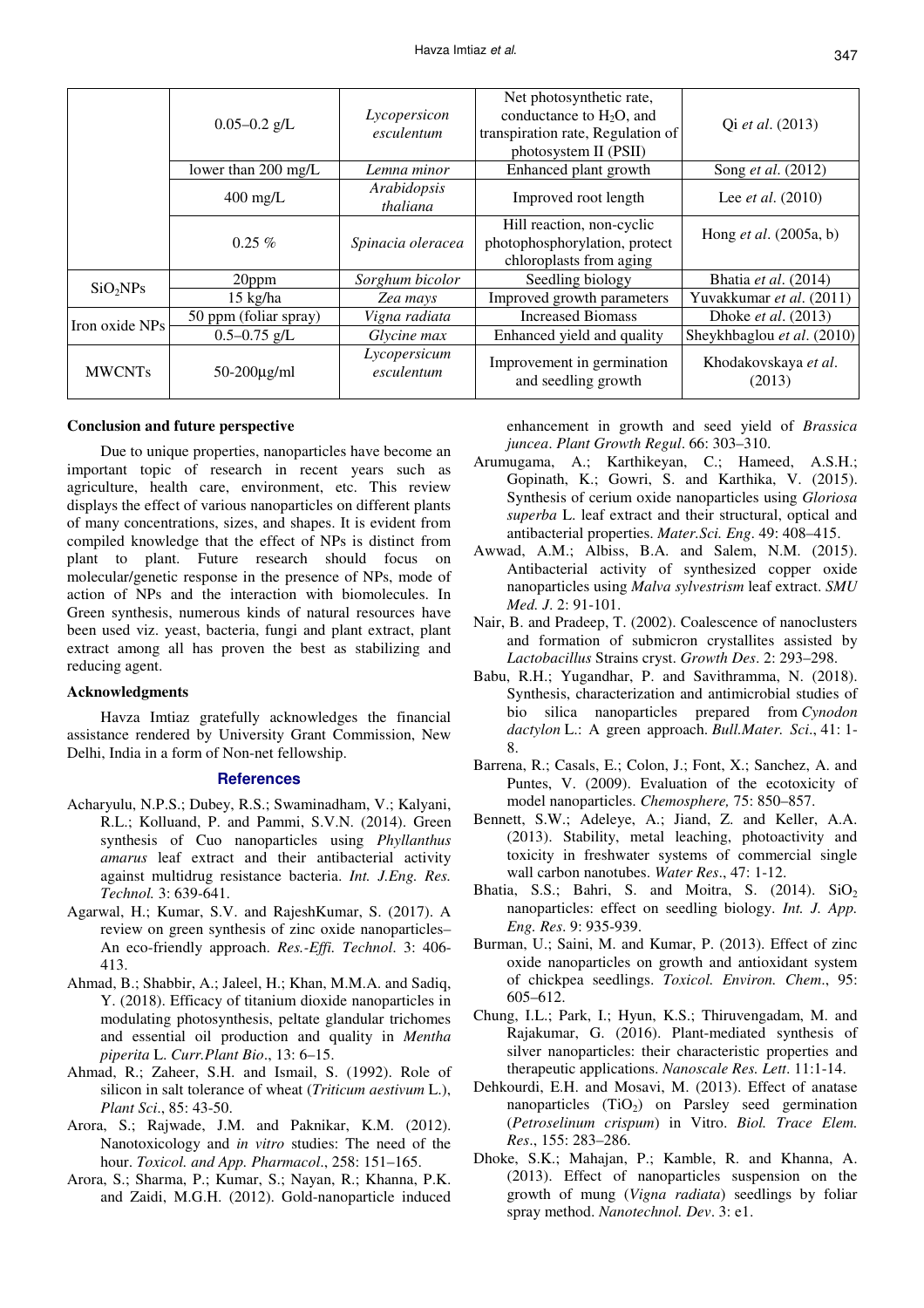- Dwivedi, A.D. and Gopal, K. (2010). Biosynthesis of silver and gold nanoparticles using *Chrenopodium album* leaf extract. Colloids surf.: *Physiochem. & Eng. Asp*., 369: 27-33.
- Elango, G. and Roopan, S.M. (2015). Green synthesis, spectroscopic investigation and photocatalytic activity of lead nanoparticles. Spectrochim. *Acta A: Mol. Biomol. Spectrosc*, 139: 367–373.
- Faraji, J. and Sepehri, A. (2018). Titanium dioxide nanoparticles and sodium nitroprusside alleviate the adverse effects of cadmium stress on germination and seedling growth of Wheat (*Triticum aestivum* L.). *Univ. Sci*., 23: 61-87.
- Feizi, H.; Kamali, M.; Jafari, L. and Moghaddam, P.R. (2013). Phytotoxicity and stimulatory impacts of nanosized and bulk titanium dioxide on fennel (*Foeniculum vulgare* Mill). *Chemosphere,* 91: 506–511.
- Galbraith, D.W. (2007). Nanobiotechnology: silica breaks through in plants. *Nat. Nanotechnol.* 2: 272–273.
- Giraldo, J.P.; Landry, M.P.; Faltermeier, S.M.; McNicholas, T.P.; Iverson, N.M.; Boghossian, A.A.; Reuel, N.F.; Hilmer, A.J.; Sen, F.; Brew, J.A. and Strano, M.S. (2014). Plant nanobionics approach to augment photosynthesis and biochemical sensing. *Nat. Mater*. 13: 400-8.
- Gopinath, K.; Gowri, S.; Karthika, V. and Arumugam, A. (2014). Green synthesis of gold nanoparticles from fruit extract of *Terminalia arjuna*, for the enhanced seed germination activity *ofGloriosa superb*. *J. Nanostruct Chem*. 4: 1–11.
- Gutierrez, F.J.; Mussons, M.L.; Gaton, P. and Rojo, R. (2011). Nanotechnology and food industry. Scientific, health and social aspects of the food industry, pp. 95- 128
- Hafizi, Z. and Nasr, N. (2018). The effect of zinc oxide nanoparticles on safflower plant growth and physiology. *Eng. Technol App. Sci. Res*., 8: 2508-2513.
- Hendel, A.M.; Zubko, M.; Karcz, J.; Strozand, D. and Kurczynska, E. (2017). Fate of neutral-charged gold nanoparticles in the roots of the *Hordeum vulgare* L. *cultivar Karat.Sci. Rep*., 7: 3014.
- Hong, F.; Zhou, J.; Liu, C.; Yang, F.; Wu, C.; Zheng, L. and Yang, P.  $(2005a)$ . Effect of nano-TiO<sub>2</sub> on photochemical reaction of chloroplasts of spinach, *Biol. Trace Elem. Res*., 105: 269–279.
- Hong, F.S.; Yang, F.; Ma, Z.N.; Zhou, J.; Liu, C.; Wu, C. and Yang, P. (2005b). Influences of nano-TiO<sub>2</sub> on the chloroplast ageing of spinach under light. *Biol. Trace Elem. Res*., 104: 249–260.
- Hurt, R.H.; Monthioux, M. and Kane, A. (2006). Toxicology of carbon nanomaterials: status, trends, and perspectives on the special issue. *Carbon* 44: 1028–1033.
- Jayalakshmi, Y.A. and Yogamoorthi, A. (2014). Green synthesis of copper oxide nanoparticles using aqueous extract of *Cassia alata* and particles characterization, *Int. J. Nanomat. Biostuct*. 4: 66-71.
- Jiang, F.; Shen, Y.; Ma, C.; Zhang, X.; Cao, W. and Rui, Y. (2017). Effects of  $TiO<sub>2</sub>$  nanoparticles on Wheat (*Triticum aestivum L*.) seedlings cultivated under superelevated and normal  $CO<sub>2</sub>$  conditions. Plos One 12: e0178088.
- Kalaiselvi, A.; Roopan, S.M.; Madhumitha, G.; Ramalingam, C. and Elango, G. (2015). Synthesis and characterization of palladium nanoparticles using

*Catharanthus roseus* leaf extract and its application in the photo-catalytic degradation*.* Spectrochim. *Acta A: Mol. Biomol. Spectrosc*.135: 116–119.

- Kalpana, V.N. and Rajeswari, V.D. (2018). A review on green synthesis, biomedical applications, and toxicity studies of ZnO NPs. *Bioinorg. Chemist. App*., 2018: 1- 12.
- Karami, A. and Sepehri, A. (2018). Nano titanium dioxide and nitric oxide alleviate salt induced changes in seedling growth, physiological and photosynthesis attributes of Barley, *Zemdirbyste-Agri*. 105: 123-132.
- Karuppanapandian, T.; Wang, H.W.; Prabakaran, N.; Jeyalakshmi, K.; Kwon, M.; Manoharan, K. and Kim, W. (2011). 2,4-dichlorophenoxyacetic acid-induced leaf senescence in Mung bean (*Vignaradiata* L. Wilczek) and senescence inhibition by co-treatment with silver nanoparticles. *Plant Physiol. Biochem*. 49: 168–177.
- Kathiravan, V.; Ravi, S.; Ashokkumar, S.; Velmurugan, S.; Elumalai, K. and Khatiwada, C.P. (2015). Green synthesis of silver nanoparticles using *Croton sparsiflorus* morong leaf extract and their antibacterial and antifungal activities. Spectrochim. *Acta A: Mol. Biomol. Spectrosc*., 139: 200–205.
- Kaushik, N.; Thakkar, M.S.; Snehit, S.; Mhatre, M.S.; Rasesh, Y.; Parikh, M.S. (2010). Biological synthesis of metallic nanoparticles. *Nanomed Nanotechnol Biol. Med*., 6: 257–262.
- Ke, P.C.; Lin, S.; Reppert, J.; Rao, A.M. and Luo, H. (2011). Uptake of carbon-based nanoparticles by mammalian cells and plants. In: Handbook of nanophysics: nanomedicine and nanorobotics, K.D. Sattler (eds), CRC Press, New York, pp. 1–30.
- Khalil, M.M.H.; Ismail, E.H.; Baghdady, K.Z.E. and Mohamed, D. (2014). Green synthesis of silver nanoparticles using olive leaf extract and its antibacterial activity. *Arab.J. Chem*., 7: 1131–1139.
- Kharissova, O.V.; Dias, H.V.R.; Kharisov, B.I.; Perez, B.O.; Victor, M. and Perez, J. (2013). The greener synthesis of nanoparticles. *Trends Biotechnol*., 31: 240–248.
- Khodakovskaya, M.; Dervishi, E.; Mahmood, M.; Xu, Y.; Li, Z.; Watanabe, F. and Biris, A.S. (2009). Carbon nanotubes are able to penetrate plant seed coat and dramatically affect seed germination and plant growth, ACS Nano 3: 3221–3227.
- Khodakovskaya, M.V.; Kim, B.; Kim, J.N.; Alimohammadi, M.; Dervishi, E.; Mustafa, T. and Cernigla, C.E. (2013). Carbon nanotubes as plant growth regulators: effects on tomato growth, reproductive system, and soil microbial community. Small 9: 115-123.
- Krishnaraj, C.; Jagan, E.G.; Ramachandran, R.; Abirami, S.M.; Mohan, N. and Kalaichelvan, P.T. (2012). Effect of biologically synthesized silver nanoparticles on *Bacopa monnieri* (Linn.)Wettst.plant growth metabolism. *Process Biochem,* 47: 51–658.
- Landry, M.P.; Faltermeier, S.M.; McNicholas, T.P.; Iverson, N.M.; Boghossian, A.A.; Reuel, N.F.; Hilmer, A.J.; Sen, F.; Brew, J.A. and Strano, M.S. (2014). Plant nanobionics approach to augment photosynthesis and biochemical sensing. *Nat. Mater,* 13: 400–408.
- Laware, S.L. and Raskar, S. (2014). Influence of zinc oxide nanoparticles on growth, flowering and seed productivity in Onion. *Int. J. Curr. Microbiol. App. Sci*., 3: 874-881.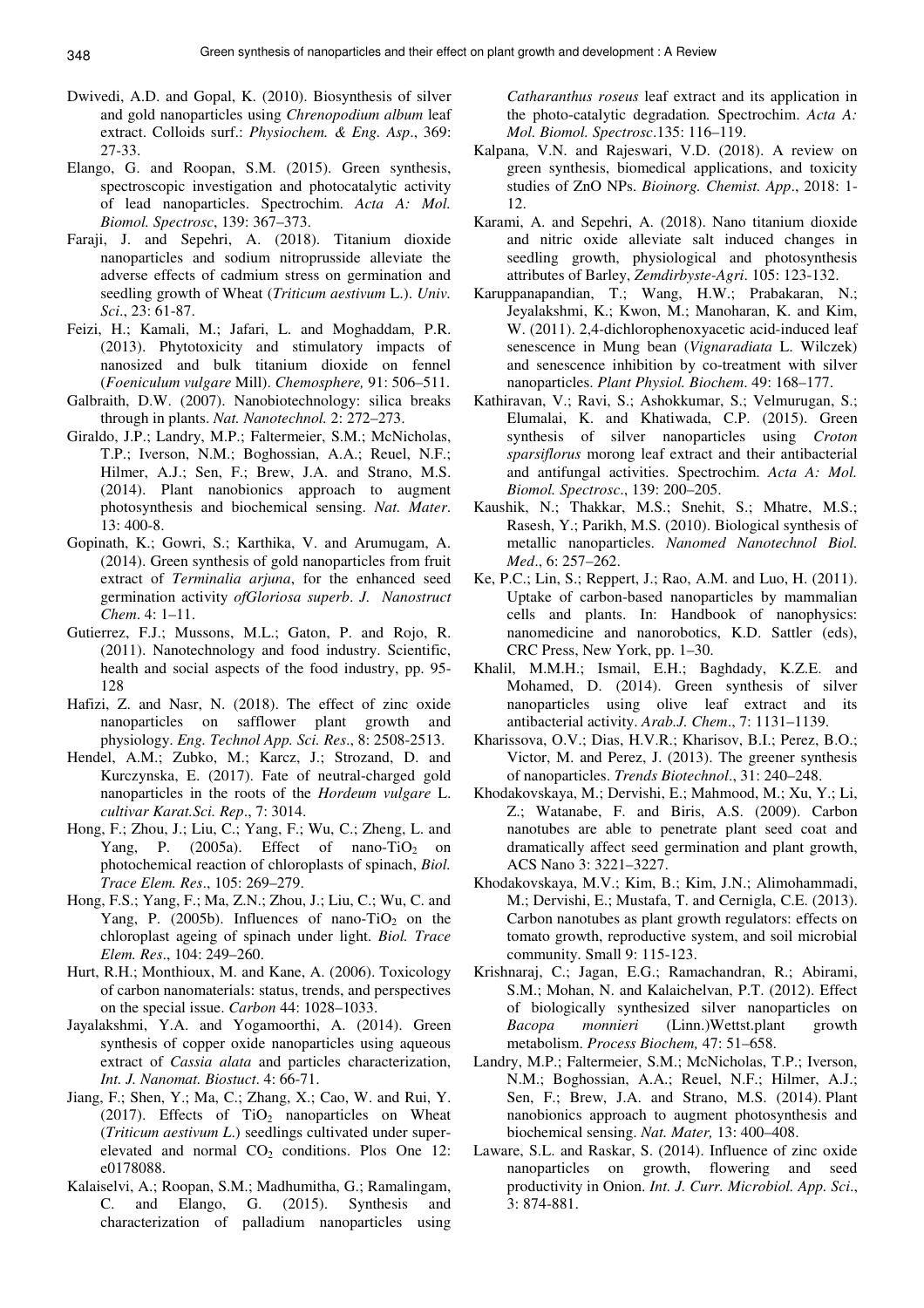- Lee, C.W.; Mahendra, S.; Zodrow, K.; Li, D.; Tsai, Y.C.; Braam, J. and Alvarez, P.J.J. (2010). Developmental phytotoxicity of metal oxide nanoparticles to *Arabidopsis thaliana*. *Environ. Toxicol. Chem*. 29: 669– 675.
- Leon, E.R.; Palomares, R.I.; Navarro, R.E.; Urbina, R.H.; Tanori, J.; Palomaresand, C.I. and Maldonado, A. (2013). Synthesis of silver nanoparticles using reducing agents obtained from natural sources (*Rumex hymenosepalus* extracts). *Nanoscale Res. Lett.* 8: 318.
- Lopez, J.I.G.; Medina, G.N.; Saenz, E.O.; Saldivar, R.H.L.; Castro, E.D.B.; Alvarado, R.V.; Salinasand, P.A.R. and Garcia, F.Z. (2019). Foliar application of zinc oxide nanoparticles and zinc sulfate boosts the content of bioactive compounds in Habanero peppers. *Plants* 8: 254.
- Lu, C.M.; Zhang, C.Y.; Wen, J.Q.; Wu, G.R. and Tao, M.X. (2002). Research on the effect of nanometer materials on germination and growth enhancement of *Glycine max* and its mechanism. *Soybean Sci*. 21: 68–172.
- Luomg, B. and Kim, J. (2015). Synthesis & characterization of nano sized Zn powder by electrical explosion. World scientific 28 octobr 3903-3909.
- Mahmoodzadeh, H.; Nabavi, M. and Kashefi, H. (2013). Effect of nanoscale titanium dioxide particles on the germination and growth of canola (*Brassica napus*). J. *Ornam. Hortic. Plants* 3: 25-32.
- Mattiello, A.; Marchiol, L. (2017). Application of nanotechnology in agriculture: assessment of  $TiO<sub>2</sub>$ nanoparticle effects on Barley. In: Application of Titanium Dioxide, M., Janus (eds), InTech: London, UK, pp. 23-39.
- Meyers, M.A.; Mishra, A. and Benson, D.J. (2006). Mechanical properties of nanocrystalline materials. *Prog. Mater Sci.* 51: 427–556.
- Mishra, V. and Sharma, R. (2015). Green synthesis of zinc oxide nanoparticles using fresh peels extract of *Punica granatum* and its antimicrobial activities. *Int. J. Pharma. Res. and Health Sci.,* 3: 694–699.
- Mukherjee, P.; Ahmad, A.; Mandal, D.; Senapati, S.; Sainkara, S.R. and Khan, M.I. (2001). Fungus mediated synthesis of silver nanoparticles and their immobilization in the mycelial matrix: A novel biological approach to nanoparticle synthesis. *Nano Lett*. 1: 515–519.
- Munir, T.; Rizwan, M.; Kashif, M.; Shahzad, A.; Alib, S.; Amin, N.; Zahid, R.; Alam, M.F.E. and Imran, M. (2018). Effect of zinc oxide nanoparticles on the growth and Zn uptake in Wheat (*Triticum aestivum* L.) by seed priming method. *Dig. J. Nanomater. Biostruct*. 13:315- 323.
- Nair, R.; Varghese, S.H.; Nair, B.G.; Maekawa, T.; Yoshida, Y.; Kumar, D.S. (2010). Nanoparticulate material delivery to plants. *Plant Sci*. 179: 154–163.
- Nasab, B.F.; Sirousmehrand, A.R. and Azad, H. (2018). Effect of titanium dioxide nanoparticles on essential oil quantity and quality in *Thymus vulgaris* under water deficit. *J. Med. Plants by-products* 2: 125-133.
- Nasrollahzadeha, M.; Sajadib, S.M.; Vartoonia, A.R. and Khalaic, M. (2015). Green synthesis of Pd/Fe<sub>3</sub>O<sub>4</sub> nanoparticles using *Euphorbia condylocarpa* M. bieb root extract and their catalytic applications as magnetically recoverable and stable recyclablecatalysts

for the phosphine-free Sonogashira and Suzuki coupling reactions, *J. Mol. Catal. A Chem*. 396: 31–39.

- Ndeh, N.T.; Maensiriand, S. and Maensiri, D. (2017). The effect of green synthesized gold nanoparticles on rice germination and roots. *Adv. Nat. Sci.: Nanosci. Nanotechnol*. 8: 1-10.
- Nel, A.; Xia, T.; Madler, L. and Li, N. (2006). Toxic potential of materials at the nanolevel. *Sci*. 311: 622–7.
- Oloumi, H.; Mousavi, E.A. and Nejad, R.M. (2018). Multiwall carbon nanotubes effects on plant seedlings growth and cadmium/lead uptake in vitro. *Russ. J. Plant Physiol*. 65: 260–268.
- Parashar, U.K.; Saxena, P.S. and Srivastava, A. (2009). Bioinspired synthesis of silver nanoparticles. *Dig. J. Nanomater. Biostruct*. 4: 159 – 166.
- Parashar, V.; Parashar, R.; Sharma, B. and Pandey, A.C. (2009).*Parthenium* leaf extract mediated synthesis of silver nanoparticles: A novel approach towards weed utilization. *Mat. Sci.* 4: 45-50.
- Patra, P.; Choudhury, S.R.; Mandal, S.; Basu, A.; Goswami, A.; Gogoi, R.; Srivastava, C.; Kumar, R. and Gopal, M. (2013). Effect sulfur and ZnO nanoparticles on stress physiology and plant (*Vigna radiata*) nutrition. In: Advanced Nanomaterials and Nanotechnology, P.K. Giri *et al*. (eds), *Springer Berlin Heidelberg*, pp. 301- 309.
- Prasad, T.N.V.K.V.; Sudhakar, P.; Sreenivasulu, Y.; Latha, P.; Munaswamy, V.; Raja Reddy, K.; Sreeprasad, T.S.; Sajanlaland, P.R. and Pradeep, T. (2012). Effect of nanoscale zinc oxide particles on the germination, growth and yield of peanut. *J. Plant Nutr.* 35: 905–927.
- Qi, M.; Liu, Y. and Li, T. (2013). Nano-TiO<sub>2</sub> improve the photosynthesis of tomato leaves under mild heat stress. *Biol. Trace. Elem. Res*. 156: 323–328.
- Ramimoghadam, D.; Bagheri, S.; Bee, S. and Hamid, A. (2014). Biotemplated synthesis of anatase titanium dioxide nanoparticles via lignocellulosic waste material. *BioMed Res. Int*. 2014: 1-7.
- Sadak, M.S. (2019). Impact of silver nanoparticles on plant growth, some biochemical aspects and yield of fenugreek plant (*Trigonella foenum-graecum*). *Bull. Natl. Res. Cent*. 43: 1-6.
- Salama, H.M.H. (2012). Effects of silver nanoparticles in some crop plants, common bean (*Phaseolus vulgaris*  L.) andcorn (*Zea mays* L.). *Int. Res. J. Biotech.* 3: 190– 197.
- Savithramma, N.; Ankanna, S. and Bhumi, G. (2012). Effect of nanoparticles on seed germination and seedling growth of *Boswellia ovalifoliolata* an endemic and endangered medicinal tree taxon. *Nano Vision,* 2: 61– 68.
- Schultz, S.; Smith, D.R.; Mock, J.J. and Schultz, D.A. (2000). Single-target molecule detection with nonbleaching multicolor optical immunolabels, *Proc. Natl. Acad. Sci. USA* 97: 996– 1001.
- Senthilkumar, S.R. and Sivakumar, T. (2014). Green tea (*Camellia sinensis*) mediated synthesis of zinc oxide (ZnO) nanoparticles and studies on their antimicrobial activities, *Int. J. Pharm. Sci*. 6: 461-465.
- Sepeur, S. (2008). Nanotechnology: technical basics and applications,Vincentz Network GmbH & Co KG.
- Shankar, S.S.; Ahmad, A. and Sastry, M. (2003). Geranium leaf assisted biosynthesis of silver nanoparticles. *Biotechnol. Prog.* 19: 1627-1631.